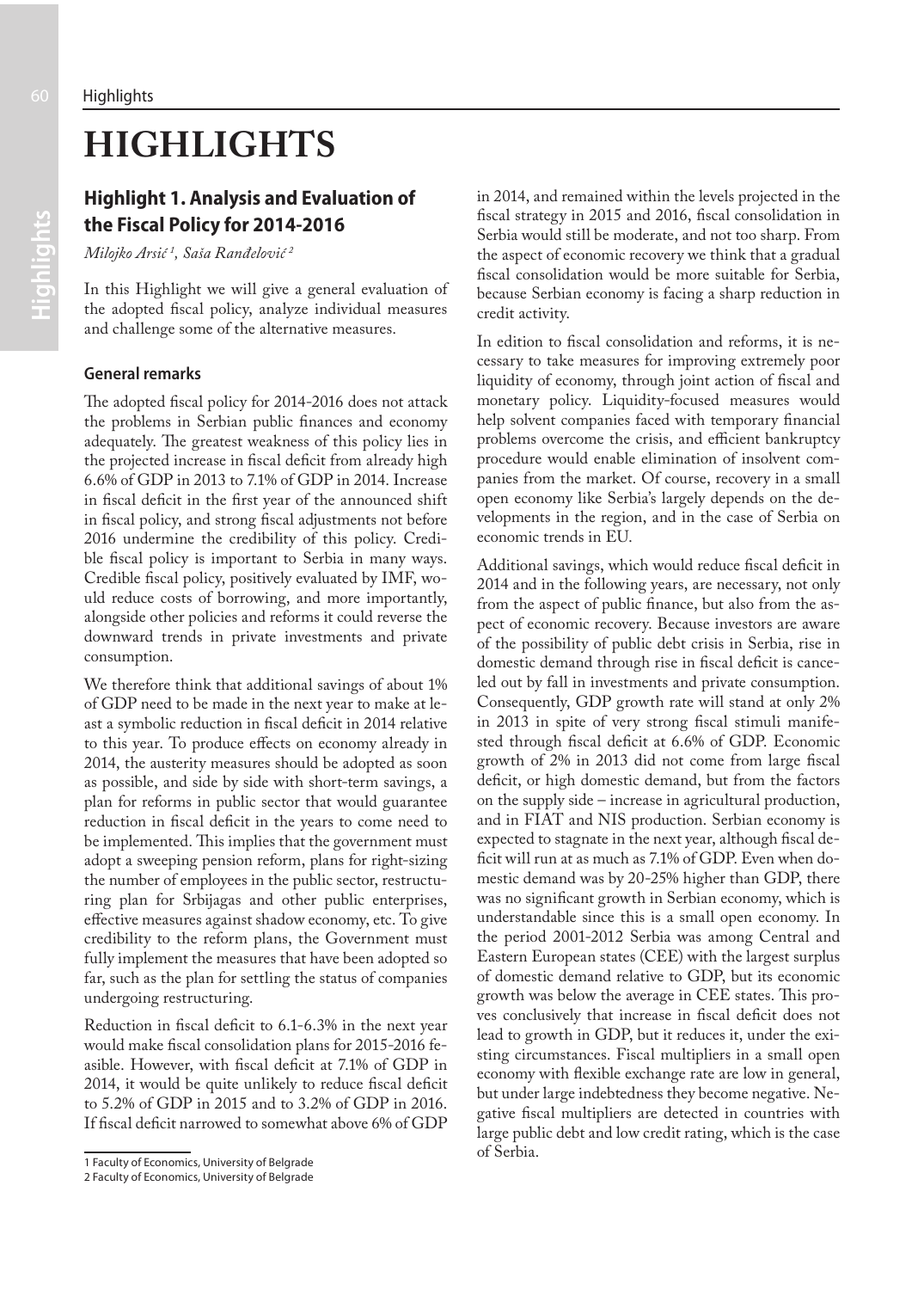Fiscal stimuli in Serbia are inefficient also because the main obstacles to economic growth are on the supply side, and not on the demand side. Main obstacles to economic growth are on the supply side, i.e. in the weaknesses of economic system which discourage investment and entrepreneurship, such as lax financial discipline, administrative barriers, inefficient judiciary, poor infrastructure, rigid labor market etc. Domestic demand in Serbia, although declining steeply, is still much higher than GDP, but it does not stimulate economic growth.

Although a strong fiscal consolidation which would lead to reduction in fiscal deficit in 2014 was announced after reshuffling of the government, it was not carried out. Some of the announced measures have been eased considerably (savings on salaries), some have been put off (pension reform, Srbijagas, Železara Smederevo), and some additional expenditures were financed hastily (public broadcasting service funding). Additional expenditures related to settling the status of the companies undergoing restructuring (transition fund) are justified, because they are intended to solve some of the greatest structural problems in Serbian economy. From the aspect of fiscal economy, it is good that these are one-time expenditures that will not cause a permanent increase in fiscal deficit. However, we believe that additional spending does not justify increase in overall fiscal deficit.

We believe that fiscal consolidation failed to meet the announcements primarily due to the structure of the government. The current government, similar to the previous ones, consists of many parties, so probability of early elections is increased, and they are constantly in election campaign mode. Consequently, ruling parties tend to shift the responsibility for unpopular measures to their coalition partners, so some key decisions are not being made, some are deferred, and the decisions that have been reached are suboptimal. Inefficient decision making process in the Government (consensus) is an especially big obstacle in the period of economic crisis when responses have to be quick, and many, often unpopular, measures have to be made. In broad coalition governments, such has been Serbian for the past 13 years, small parties are in good position because they have large influence on decision making process, but take only a small share of responsibility for overall performance of the Government.

#### **Analysis of individual measures of fiscal policy**

Regarding the structure of fiscal consolidation measures, approximately one half of these measures will be taken on the revenue side of the budget (increase in the lower VAT rate, abolition of investment tax credit, shadow economy curbing), and the other half of the

measures will be implemented on expenditure side of the budget (reduction in wages in public sector, reduction in subsidies, reduction in expenditures on interest payments). Although this fiscal consolidation program has a more adequate structure than the one from 2012, which mostly relied upon increase in revenues, in a comprehensive fiscal consolidation program fiscal consolidation must primarily be achieved through reduction in public expenditures.

Comparative analyses show that the tax burden in Serbia is not small (as GDP %), and equals the average in CEE states, and that public expenditures (as GDP %) are above the average in CEE states. This suggests that the large fiscal deficit in Serbia does not come from low taxes but from high public expenditures, meaning that reduction in fiscal deficit should be driven primarily by reduction in public expenditures. By economic classification, expenditures on wages in public sector and pensions, and expenditures on subsidies are well above the average in CEE states, while other expenditures (on goods and services, social security, interest payments etc.) equal the average in CEE states or are below it (public investments). Although the foregoing measures are expected to bring savings of 1.2-1.5% of GDP in 2014, the final effects of many of these measures are uncertain (shadow economy curbing or reduction in expenditures on interest payments, and to a smaller extent, reduction in expenditures on subsidies). It is therefore necessary to prepare additional measures that would be taken if some of the implemented measures failed to produce the desired effects.

Regarding the measures on the revenue side of the budget, we think that the increase in the lower VAT rate from 8% to 10% is inevitable, and the key advantage of this measure is that it will produce effects in short-term, and there is no sound reason to expect that it will reduce domestic demand and GDP. Arguments against increasing VAT, often heard in the public, are based on the claim that the increase in VAT rate from 18% to 20% in 2012 led to the drop in demand, and that something similar can be expected now. We find such claims economically unfounded, because the data show that the drop in domestic demand is steep and driven primarily by decreased willingness of foreign investors and creditors, and domestic banks to fund private investments and private consumption. If VAT rate had not been increased, fiscal deficit would be even larger, and this would lead to further decrease in investments and private consumption. If the drop in demand was attributed to the rise in prices driven by VAT rate increase by 2 percentage points, price elasticity of demand in Serbia would prove much higher than in other countries, but there is no plausible explanation for this.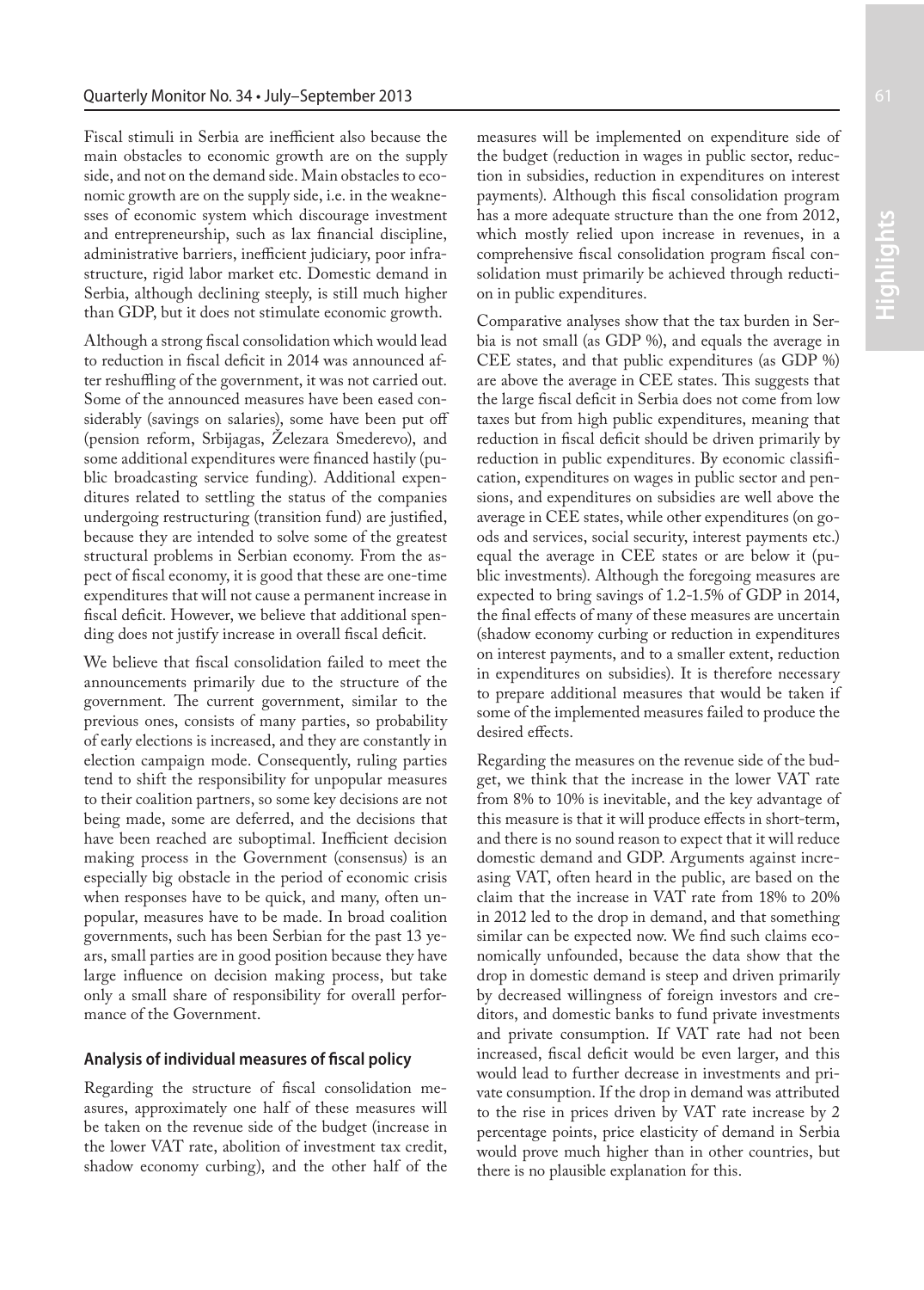One of the measures on the revenue side of the budget is abolition of corporate income tax relieves (investment tax credit). Under a moderate tax rate (corporate income tax rate in Serbia at 15% is still below the average in CEE states – 15.2%) tax relieves do not encourage investments, but increase tax expenditures, which total RSD 22 billion per year in Serbia. Accordingly, abolition of this tax relief is economically justified and in line with the best tax practices, both in developed and developing countries. However, abolition of this tax relief only few months before the beginning of the taxation period lowers the predictability of business environment in Serbia. The government therefore must make a strong commitment to announce important changes to tax system in advance and introduce them gradually afterwards and thus leave the companies room to adjust.

Fiscal consolidation program also includes measures for curbing shadow economy, which are expected to bring in revenues of 0.25% of GDP, and additional 0.1-0.15% of GDP from the reduction in illicit sale of excise goods in 2014. Shadow economy down by 0.3% of GDP annually can be achieved if the government starts a full implementation of a wide range of measures as of the beginning of 2014. Any reduction above this is considered unrealistic. However, since it takes considerable time to implement some of these measures (the Tax Administration reform, intended to increase the level of inspection activities), and because there is no consensus about some of them (ban on sale of new industrial products at green or flea markets), it is uncertain whether they will bring in the projected revenues in 2014. Since the battle against shadow economy is expected to bring a considerable increase in public revenues in 2014, intermediate goals, i.e. amount of revenues to be collected by the Tax Administration by the end of each quarter in 2014, should be set, so that the level of accomplishment of that goal can be used as an important measure of performance of the Tax Administration employees and management.

Solidarity tax, i.e. reduction in net earnings in public sector, is the key fiscal consolidation measure on the expenditure side of the budget proposed by the Government. Since massive expenditures on employees make a large share of Serbia's huge fiscal deficit, we find the decision to reduce expenditures through reduction in these expenses good. High expenditures on employees in the public sector come from an excessive number of employees (the number of employees in the public sector in Serbia is by 15% larger than needed), and quite high wages relative to GDP and relative to the wages in the private sector. Accordingly, we find the announced reduction in wages in the public sector necessary, but the plan for its implementation is wholly inappropriate.

Firstly, this measure should be imposed on employees earning a middle level of wages (about RSD 40,000 per month) as well, because these employees are believed to be the least productive (administrative personnel etc.).

Additionally, expenditures on pensions make a larger share of the fiscal deficit than expenditures on wages, so it would be justified to impose this measure on pensions as well, all the more because the current amount of pensions came from extraordinary discretionary increases in 2008, which are not related to the years of service and similar. Extended scope of this measure, implying reduction in wages and pensions above RSD 40,000, would provide for equal fiscal effect (0.3% of GDP) through a lower rate (7-8%). Alternatively, it would be justified to include all wages in the public sector above the minimum (about RSD 23,000 per month), and all pensions above the average (RSD 23,000 per month) into the scope of this measure - 3-4% reduction in these items would provide for equal budget impact.

## **Box 1. Why is the adopted "solidarity tax" model inappropriate?**

In economic literature, the idea that taxation of broad base at low rate is more efficient than taxation of narrow base at high rate won recognition, because in the second case taxes are less distortive. Accordingly, the adopted plan which envisages reduction only in wages and other earnings above RSD 60,000 by as much as 20%, or 25% (for earnings above RSD 100,000), will impair the efficiency of the public sector, and produce limited fiscal effects (fiscal deficit narrows by 1/20%). Because originally the scope of this measure was limited, in its final draft it has been expanded, which will impair the efficiency in some segments of the public sector. This solidarity tax will be imposed on all monthly earnings (not only wages) of the public sector employees above RSD 60,000, which is quite discriminatory towards those public institutions which have to compete against private companies to earn a part of their revenues – for example, author's royalties from books published by the Official Gazette of the Republic of Serbia will be by 20-25% lower than the royalties from the same book published by a private publishing house. These institutions, which are up against a severe market competition, are thus being discriminated and punished for their competitiveness. Consequently, a part of their business operations will be transferred to the private sector (for example, private companies will be founded to compete for research and development projects, author's royalties will be transferred to private publishing houses etc.), which will impair the performance and efficiency of these public institutions. Additionally, equal treatment is given to public institutions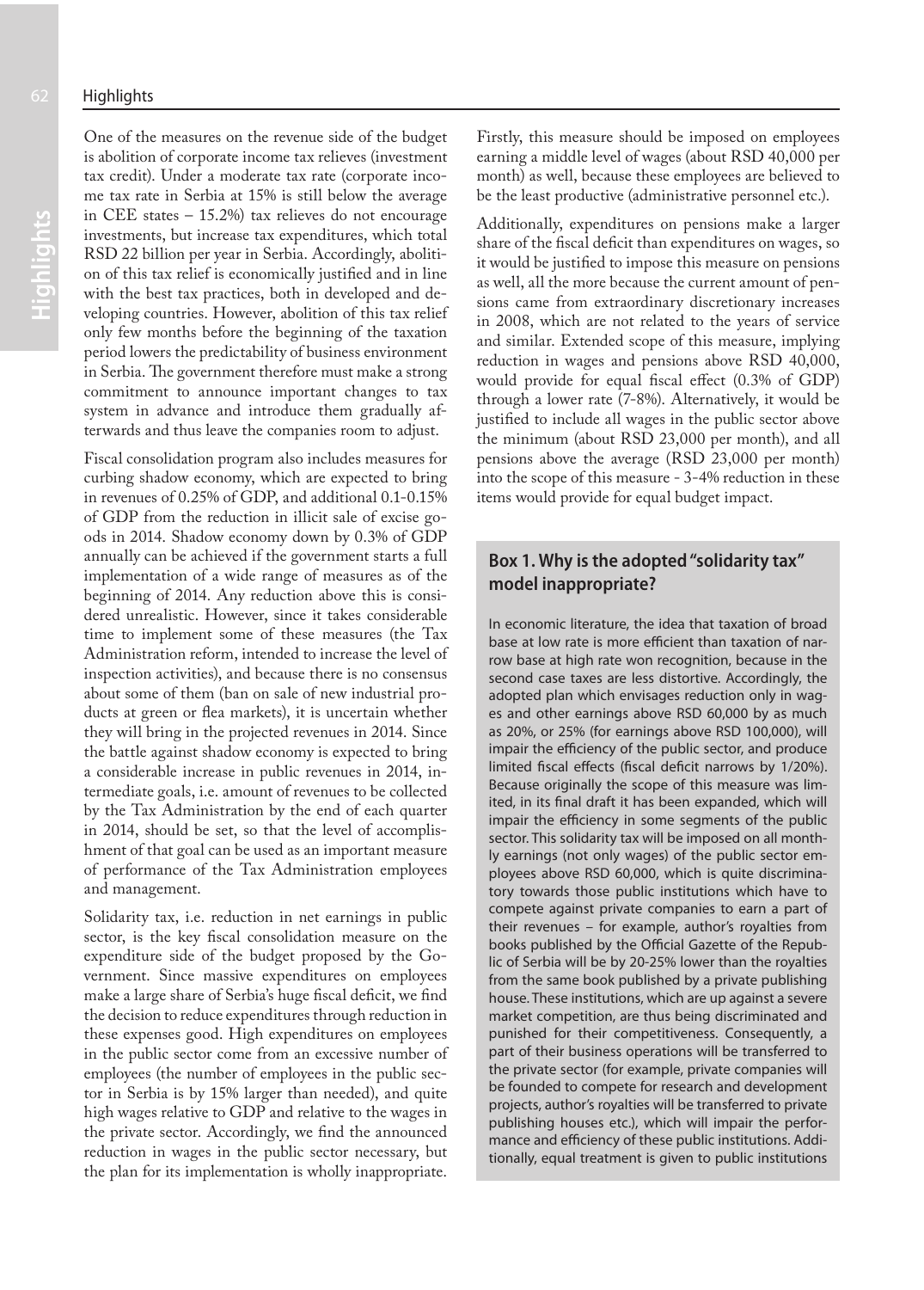competing in the market (for example, hospitals which are bidding for international research and development projects) and the public institutions which have been granted a monopoly (public agencies etc.). We also think that the proposal by which control of solidarity tax collection is put under the authority of the Tax Administration is inadequate, because, this body is unable to collect the existing taxes efficiently with its present capacities, and downward trends in public revenues and in VAT collection confirm this (the Fiscal Council, 2013). If solidarity tax collection is put under the authority of the Tax Administration, with its present capacities, it will lack the resources to control private taxpayers. Conse-

In addition to solidarity tax, it was proposed to stop filling vacancies (arising from retirements, resignations etc.) temporarily, by the end of 2015. Estimates show that approximately 5-6% of the public sector employees will go into retirement in the following two years. Some of these vacancies will have to be filled, but if a half of them remain unfilled, the number of employees will decline considerably, by about 10,000 in a two-year period. Although the number of surplus employees varies, estimates show that there are more than 5% surplus employees in most public institutions. This temporary measure is therefore justified and good.

Employment freeze is a suboptimal temporary measure, which should be applied until accurate estimates of the surplus employees in all parts of public sector (administration, education, health care system, culture etc.) are made, and on the basis of them, employee right-sizing plan, through which the number of public sector employees in Serbia (per 1,000 citizens) would approximate the average in CEE states by the end of 2016, is formulated.

Additional reduction in wage and pension indexation in 2015 and 2016 (by 0.5% in April and October both years) is envisaged in the draft amendment to the Law on Budget System. This measure is considered necessary. However, reduction in the relative amount of public expenditures and fiscal deficit through this measure will largely depend on the trends in inflation. Under a considerable slowdown in inflation, this measure would produce less marked effects on fiscal consolidation than planned. In that case, measures implying complete freeze on wages and pensions or their nominal reduction would have to be considered.

Reduction in expenditures on subsidies of about 0.3% of GDP is planned in this package of measures, which is considered necessary because expenditures on direct and indirect subsidies in Serbia are among the highest in Europe. However, there is a risk that these savings could be smaller, i.e. that the fiscal deficit could wide-

quently, this could boost shadow economy. We believe that the solution to the problem of quite high wages in the public sector (relative to the private sector) lies in a comprehensive reform in the wage system, through which all persons doing the same or similar job in any part of the public sector would earn approximately equal wage. However, reduction in public expenditures through this measure implies that it should on average bring the reduction in the sum of earnings in the public sector. Additionally, a limit should be put on earnings in public agencies, which are partly funded from their own revenues earned on the basis of a law-granted monopoly.

ned if the local governments do not reduce subsidies to local public utility companies. It is therefore necessary to reduce subsidies to public utility companies both on the local and the central government level and establish an appropriate institutional framework for their self-sustainable operating.

The announced considerable reduction in subsidies on investments and employment is conceptually correct, because these subsidies are a price the government has been paying for an uncertain business environment. However, complete abolition of subsidies before the key reforms in business environment have been carried out (Labor Law, Planning and Construction Law, Bankruptcy Law etc.) could lead to drop in investments. We therefore believe that a gradual reduction in subsidies, side by side with the reforms in business environment would be a good solution. In some subsidy schemes (Railways, agriculture etc.) subsidy granting mechanisms should be changed, to improve their efficiency.

In spite of the reduction in the direct subsidies, total expenditures on subsidies remain high, due to extremely large indirect subsidies (in domestic methodology they are recognized as below the line transactions, whereas in international methodology they are recognized as expenditures on subsidies). These are primarily budget payments for government-guaranteed loans to public and state-owned companies, and for financial rehabilitation of banks. Under the line expenditures, on liabilities that have been taken on previously, will amount to 1.7% of GDP (approximately EUR 500 million) in 2014, which is by 0.8% of GDP (EUR 240 million) higher than in 2013. This is one of the chief reasons why the fiscal deficit will widen in 2014 relative to 2013 in spite of the fiscal consolidation measures. Possible government intervention in some of state-owned banks, which are facing serious problems, could increase these expenditures above the targeted. Without a considerable reduction in these expenditures, all other fiscal consolidation measures will fail to produce a marked reduction in fiscal deficit.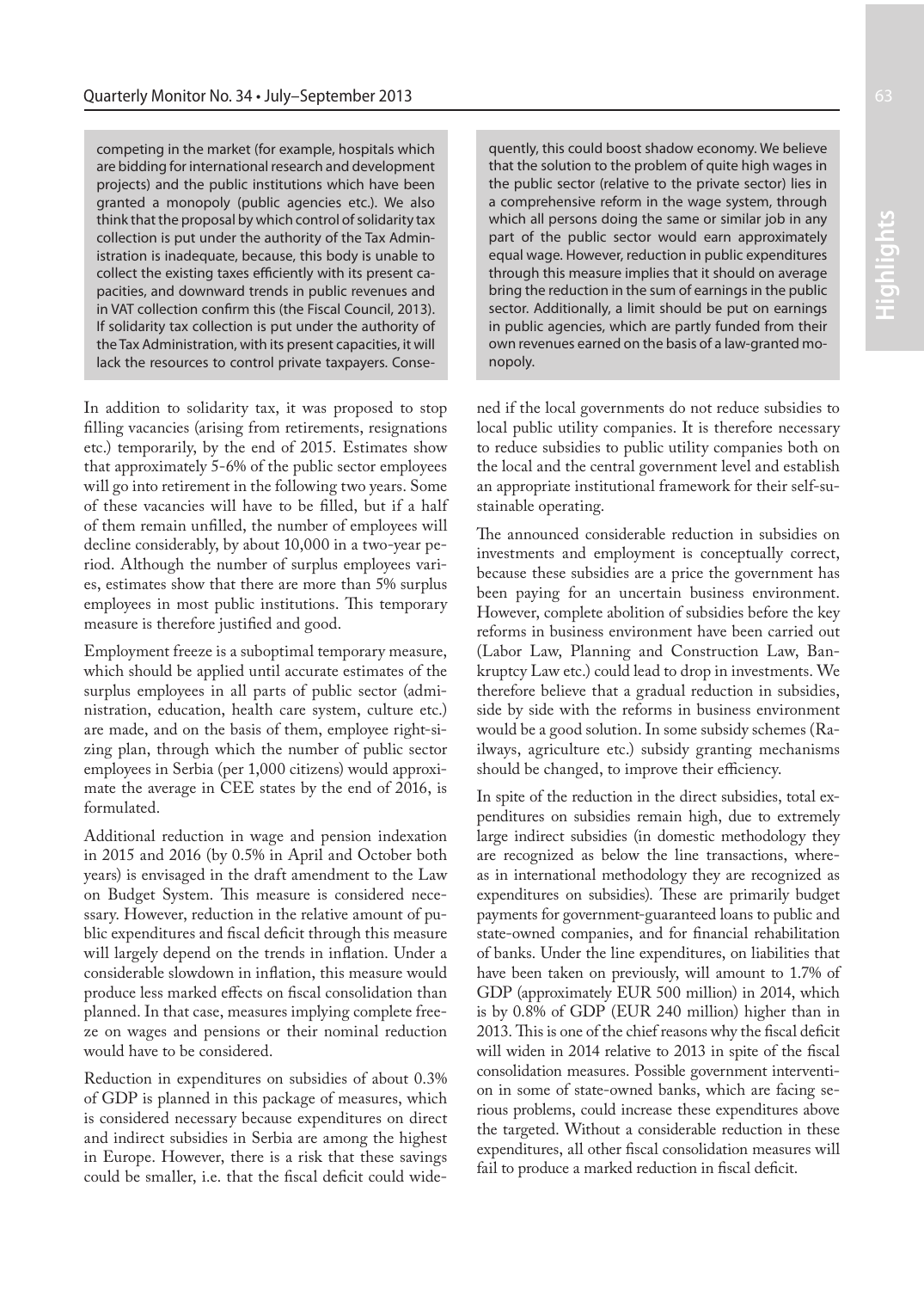In 2014-2016 Fiscal Strategy it has been recognized how important it is to stop the rise in state-guaranteed debt and it has been announced that the restructuring of public companies, as the largest state-guaranteed loan borrowers, will be finished by mid 2014. The Law on the Budget of the Republic of Serbia for 2014 also envisages issuance of government-guarantees on loans necessary to finance semiannual liabilities of these borrowers. Restructuring of these public companies (primarily Srbijagas) is a quite complex and time-consuming process. However, mid 2014 is considered the deadline for restructuring, otherwise sustainability of the public debt would be jeopardized in spite of the proposed fiscal consolidation measures. If the process of Srbijagas restructuring missed the deadline, increase in public debt in 2014 based on the issued government guarantees could cancel out the effects of the adopted fiscal consolidation measures. Additionally, state-owned bank management should be improved considerably, as well as private bank supervision system, to reduce fiscal risks based on government interventions in the banking sector.

The announced measures for fiscal consolidation will affect the local government level as well, primarily by directing local governments (through system of transfers) to reduce subsidies, and through reforms in the system of wages and employment. Additionally, transfers to local governments could be partly conditioned by the degree of exploitation of the property tax revenue impact, which is considered a good measure. However, frequent *ad hock* reforms have impaired the equity, efficiency and transparency of the system of transfers to local governments in Serbia compared with the period after the Law on Local Self-government Funding came into force in 2007. We therefore believe that the reform in the system of transfers to local governments in Serbia is necessary. The system could be designed on the basis of the system of transfers from 2007, which would be adapted to the changes that have occurred in the public finance in Serbia and the fact that local governments have to rely largely on financing from direct and transferred public revenues. Drop in credit activities of banks, rise in bad debt, and extremely poor liquidity of economy dramatically impair economic recovery in Serbia. Use of limited and focused incentives to credit activity is justified and needed to prevent a drop in GDP during the process of fiscal consolidation. In the previous years, the Government of the Republic of Serbia paid subsidies on loans to reduce expenditures on interest payments and boost credit activity. This measure proved quite efficient because subsidies of RSD 4-5 billion lead to RSD 80 billion of granted loans. The Government decided to replace the program of subsidized loans with the program of government guarantees on bank loans, and appropriated RSD 12 billion for this purpose. We think that these measures are a step back, from the aspect of both credit activity impact and public expenditures. Government guarantees on loans cause moral hazard, which means that the banks will demand government guarantees on loans with above-average risk. Another problem is that the Guarantee Fund assets are not recognized as budget expenditures, meaning that real expenditures, and consequently the deficit, will be larger than projected by the amount of the repayment of the guaranteed debt.

## **Evaluation of some alternative measures for fiscal consolidation**

Statements that the government should not make savings on wages and pensions or increase taxes, but that they should increase fiscal deficit to stimulate economy, could be heard in the public when the fiscal consolidation program was presented. We find such proposals utterly inappropriate and populist. These measures may be politically lucrative but they would lead to even larger drop in investments, economic activity, and to public debt crisis.

Additionally, reduction in expenditures on interest payments through reduction in public debt, revenues from privatization and replacement of expensive credits with the cheap ones, are proposed as an alternative to savings on wages, pensions and subsidies and the tax increase. The data clearly show that savings from refinancing expensive loans by cheaper ones can bring only 5% reduction in fiscal deficit (in the following two years). We therefore find the statements that the budget can be balanced primarily by refinancing the expensive credits with the cheaper ones, rather than through reduction in other current expenditures (wages, pensions etc.), unfounded. Such analyses and claims impede the process of the public finance consolidation, because they are confusing to the public regarding the need for savings on wages, pensions, subsidies etc. As we wrote in the previous issue of the Quarterly Monitor, and the conditions under which the new issuance of euro-denominated bonds of the Republic of Serbia was done confirm this, refinancing of expensive credits by the cheaper ones under the market conditions is not possible, but it can possibly be achieved through an inflow of considerable revenues from privatization or bilateral arrangements. Accordingly, possible arrangement of a cheaper loan with the UAE and/or considerable inflow of revenues from privatization totaling USD 2-3 billion would be positive, but it is still uncertain. These funds, if received, should be used to refinance the expensive